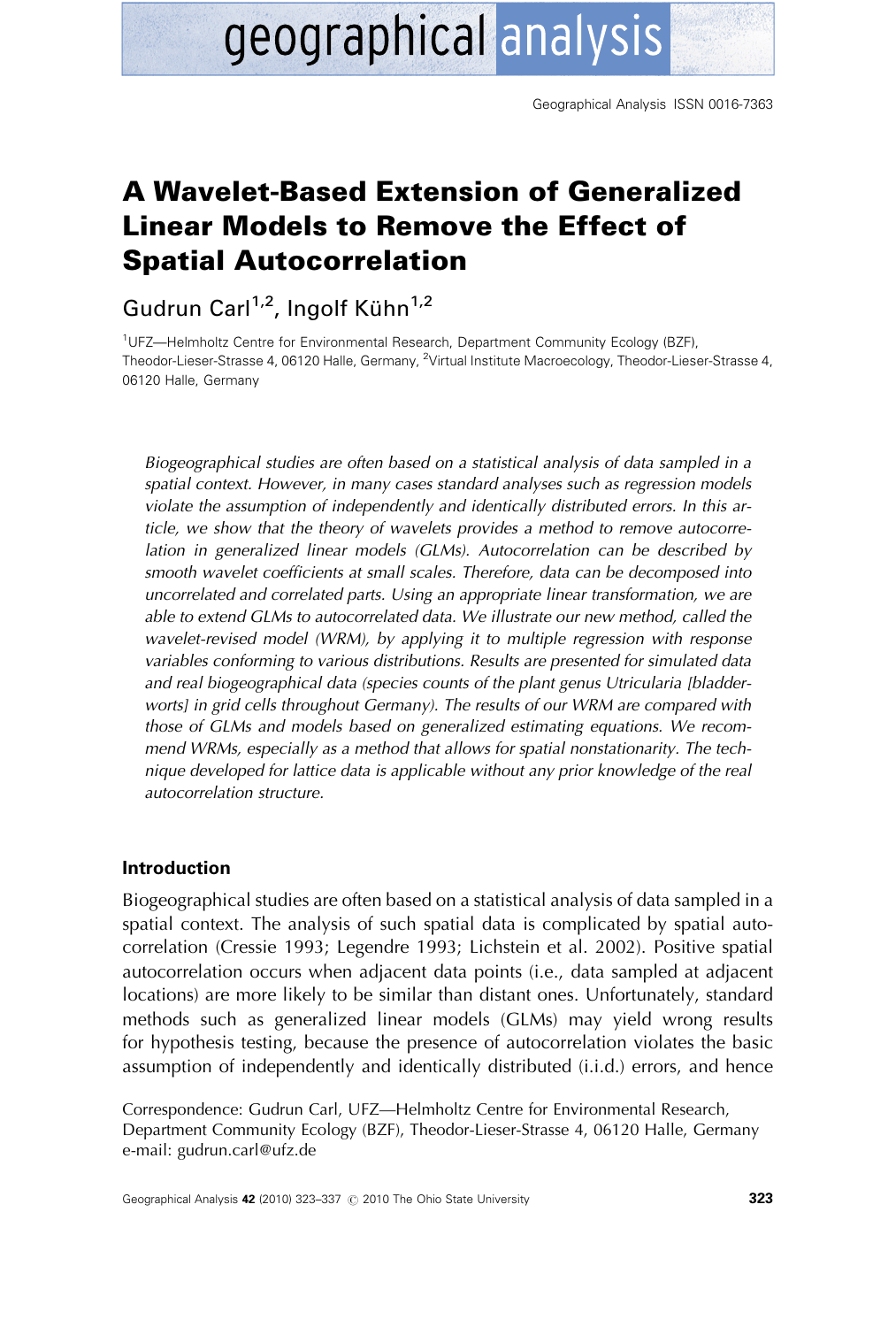inflates type I errors. This outcome has been demonstrated by simulation studies (Legendre et al. 2002). A variety of methods have been developed to correct the effects of spatial autocorrelation in normal linear models, but only a few are applicable for nonnormally distributed response variables. Dormann et al. (2007) present an overview of such modeling approaches. They state that the most flexible methods applicable to non-normal distributions are spatial generalized linear mixed models (GLMMs), generalized estimating equations (GEEs; see also Carl and Kühn 2007), and spatial eigenvector mapping (SEVM; see also Griffith and Peres-Neto 2006), whereas the autocovariate regressions tend to perform poorly with regard to parameter estimates. Both SEVM and autocovariate regressions seek to capture latent spatial dependency in additional covariates. In autocovariate regression models, however, the application to non-Gaussian responses is problematic due to an intractable normalizing constant. To circumvent this complication, Markov chain Monte Carlo (MCMC) maximum likelihood estimation procedures need to be used (Kaiser and Cressie 1997; Huffer and Wu 1998). SEVM models are based on a spatial filtering methodology; a geographic structure matrix is diagonalized, and a subset of the resulting eigenvectors is added as synthetic explanatory variables in a multiple regression (Getis and Griffith 2002; Griffith 2003). The issue, however, is that a computationally intensive model selection procedure may be needed to select the best subset of eigenvectors.

In this article, we propose an alternative strategy of spatial filtering to circumvent these problems. Here, the pre-filtering process is carried out by means of wavelets instead of eigenvectors and without any additional covariates. Accordingly, our aim is to present a wavelet analysis that removes the effects of spatial autocorrelation in multiple regression. This wavelet analysis is also applicable to a regression in which a response variable has a non-normal distribution. Therefore, it is an extension of the GLM. Fadili and Bullmore (2001) provide a wavelet-based method for linear regressions in the context of autocorrelated errors, but only for normal linear models. They apply their method to neurophysiological time series. The main statistical use of wavelets, however, has been in non-parametric regression, noise removal, time-frequency analysis, and digital image compression, which are quite different issues (e.g., Nason and Silverman 1995; Bruce and Gao 1996). With respect to biogeographical or ecological applications, wavelet analysis seems to be a relatively unemployed tool (Bradshaw and Spies 1992; Dale 1999; Dale et al. 2002; Keitt and Urban 2005; Xiangcheng et al. 2005; Keitt 2007).

Our aim is to introduce wavelets for autocorrelation removal in GLMs. This type of regression is known as *parametric* regression, because it is based on a model that requires the estimation of a finite number of parameters. This concept is quite different from *nonparametric* regression, which allows for denoising and adapts to unknown smoothness. Wavelet techniques provide an effective tool for nonparametric regression. Here denoising is done by wavelet shrinkage; that is, by thresholding techniques in the wavelet domain. Flandrin (1992) shows the decorrelation property of wavelets. He derives formulas for the correlation structure of wavelet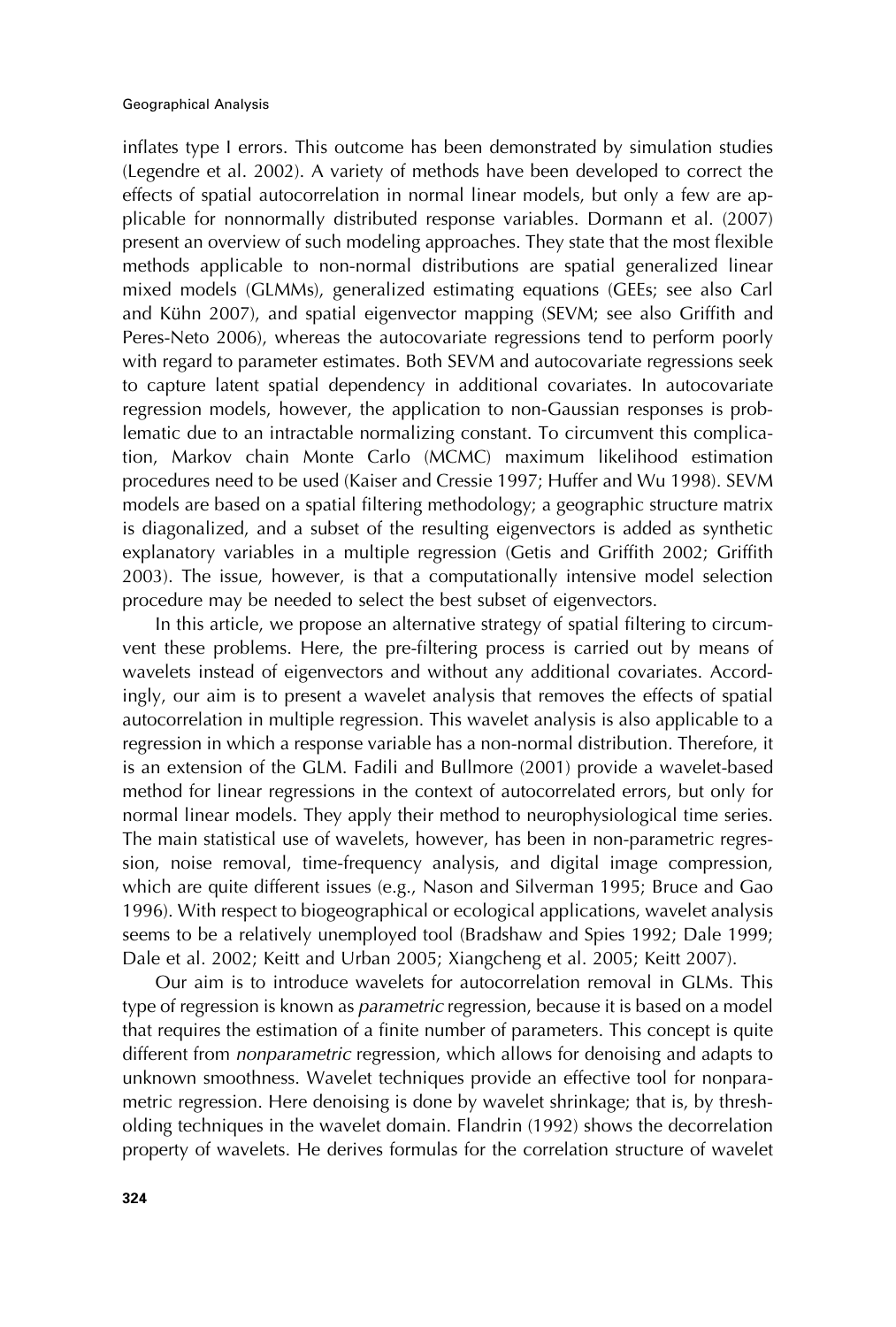coefficients; that is, in the wavelet domain. Furthermore, Johnstone and Silverman (1997) provide an extension of thresholding methods to deal with correlated data. They recommend level dependent thresholding for denoising. Our case of parametric regression, however, is different in various aspects. First, denoising by means of wavelets is not what we want to do here. Instead, the amount of error or noise is estimated by the parametric regression itself. Second, thresholding for wavelet coefficients is not what we are allowed to do. Thresholding would alter estimates for parameters. Instead, projection into an orthogonal subspace specified by a linear wavelet transform ensures that estimates are unaltered. Third, decorrelation for the wavelet coefficients is not what we need here. Instead, errors should be uncorrelated in the data domain. We demonstrate how correlated parts of data are removed by total exclusion of specific orthogonal components.

To the best of our knowledge, wavelets have not been used to remove spatial autocorrelation in GLMs. While we have shown the applicability of wavelets previously with specific error distributions (Carl, Dormann, and Kühn 2008; Carl and Kühn 2008), we principally extend the method here to the GLM. Our previous papers evaluate the performance of our models through comparisons of regression parameters (mean, variance), correlograms, and error calibration curves. Here, we systematically investigate the potential of wavelet-revised models (WRMs) regarding efficient parameter estimation and valid testing. We analyze the efficiency of parameter estimators and the validity of testing procedures as functions of both the strength of autocorrelation and the sample size. Additionally, we study how the choice of appropriate wavelets and levels makes an impact on the results.

Our new technique, called the WRM, is developed for (regularly gridded) lattice data. It is applicable without any prior knowledge of the real autocorrelation structure. Our method is demonstrated by its application to simulated datasets. We compare WRMs to GLMs and GEEs for normal, binary, and Poisson data. Moreover, the WRM is illustrated by its application to a real large-scale spatial dataset comprising the geographic distribution of a plant genus in Germany.

#### **Methods**

#### The quasi-score equation

In cases of correlated observations, the score equation of a GLM can be extended to the GEE,  ${\bf U}_{GEE}=({\bf M}{\bf X})' {\bf V}^{-1}({\bf y}-{\bf \mu})={\bf 0},$  where  ${\bf y}$  is an ( $n\times 1$ ) vector of responses,  ${\bf X}$ is an  $(n \times p)$  matrix of predictors, and  $M = diag\{\partial \mu_i/\partial \eta_i\}$  is a diagonal matrix (Dobson 2002, p. 202; Myers, Montgomery, and Vining 2002, p. 202). Here the (canonical) link function is  $g(\mu_i) = \mathbf{x}_i' \mathbf{\beta} = \eta_i$ ,  $i = 1, 2, ..., n$ , with the expected value of the response being  $E(y_i) = \mu_i$ , *n* is sample size, and  $\beta$  is a ( $p \times 1$ )vector of unknown parameters.

The variance-covariance matrix can be written as  $V = A^{1/2}RA^{1/2}$ , where  $A =$  $diag\{v_{ii}\} = diag\{var(y_i)\}$  is a diagonal matrix and  $\mathbf{R} = E[\mathbf{A}^{-1/2}(\mathbf{y}-\mathbf{\mu})(\mathbf{y}-\mathbf{\mu})'\mathbf{A}^{-1/2}]$ is the correlation matrix. Thus, an alternative way to write the score vector is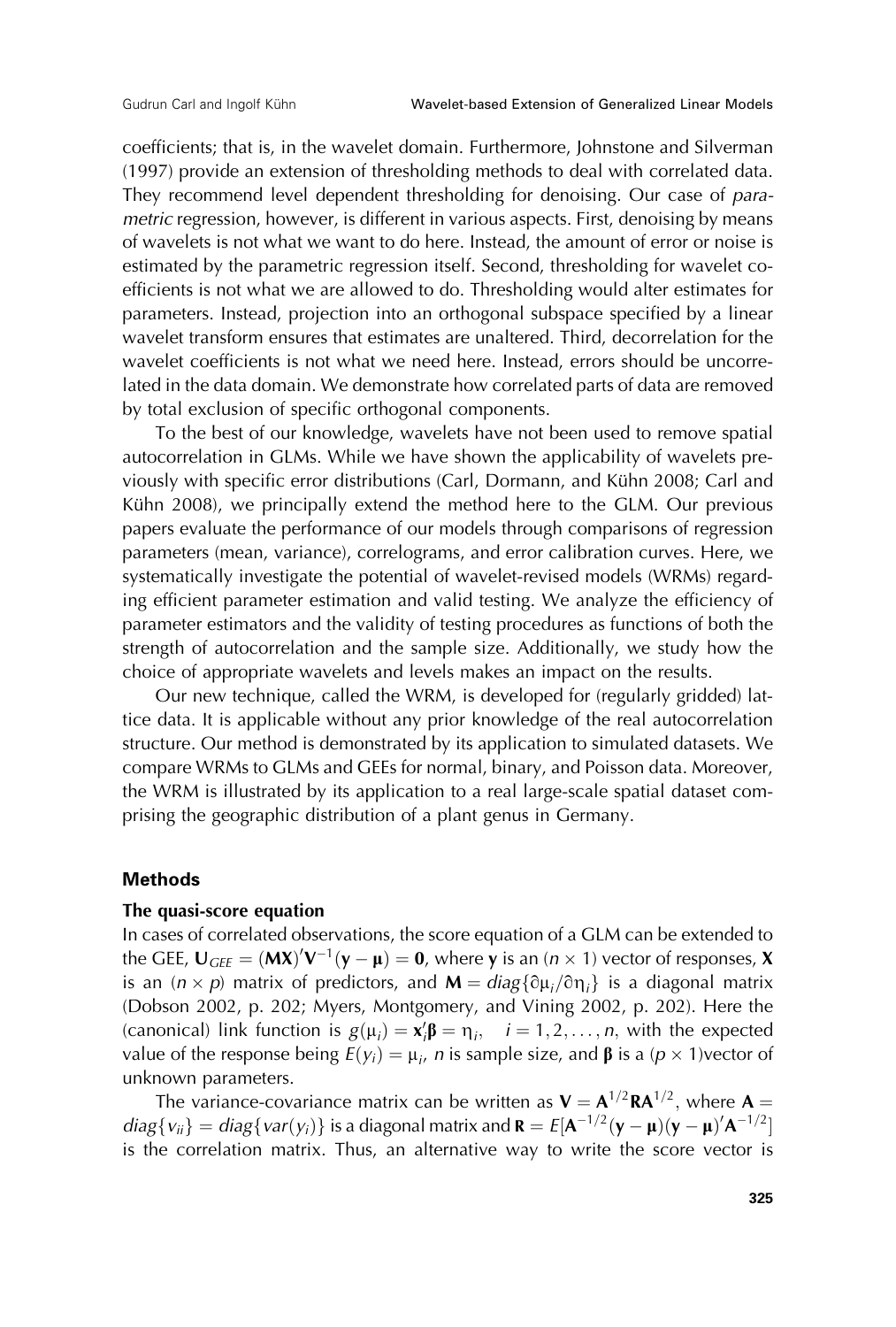$U_{GEE} = (W^{1/2}X)^{r}R^{-1}A^{-1/2}(y-\mu)$ , where  $W = diag\{v_{ii}^{-1}(\partial \mu_i/\partial \eta_i)^2\}$  denotes a diagonal weight matrix.

Generalizing this score according to a linear transformation P from generalized least-squares theory yields the transformations  $A^{-1/2}(y-\mu) \to PA^{-1/2}(y-\mu)$  and  $W^{1/2}X \rightarrow PW^{1/2}X$ , where **P** is an  $(n \times n)$  matrix. Here the correlation matrix is transformed as follows:  ${\bf R}\to E[{\bf P}{\bf A}^{-1/2}({\bf y}-{\bf \mu})({\bf y}-{\bf \mu})'{\bf A}^{-1/2}{\bf P}']= {\bf P}{\bf R}{\bf P}'.$  Assume that P is chosen to decorrelate the model; that is, that the transformed correlation matrix is approximately the identity matrix **I**. Using  $PRP' = I$ , the score equation can be simplified to the following transformed equation:

$$
U = (PW^{1/2}X)' \quad PA^{-1/2}(y - \mu)) = 0 \tag{1}
$$

A vector U is identified as a ''quasi-score function'' provided that the following three properties hold (McCullagh and Nelder 1989): (i) the vector U has a multivariate normal distribution, at least asymptotically; (ii) its expected value is  $E(\mathbf{U}) = \mathbf{0}$ ; and (iii) its variance-covariance matrix is equivalent to the negative expected value of the partial derivatives of U with respect to  $\beta$ ; that is,  $E(UU') = -E[\partial U(\beta)/\partial \beta]$ . Condition (ii) is fulfilled because  $E(y) = \mu$ . If we assume that  $PRP' = I$ , then the information matrix is

$$
\mathbf{i} = E(UU') = (\mathbf{P}W^{1/2}\mathbf{X})'(\mathbf{P}W^{1/2}\mathbf{X})
$$
 (2)

and condition (iii) is fulfilled. To verify condition (i), we may assume that there is and condition (iii) is furthed. To vertly condition (i), we may assume that there is<br>only one parameter  $\beta$ . Then  $U_{GLM}/\sqrt{i_{GLM}}$  is normally distributed, and  $U/\sqrt{i}$  is a only one parameter p. Their  $U_{GLM}/V_{GLM}$  is normally distributed, and  $U/V$  is a<br>linear combination of  $U_{GLM}/\sqrt{i_{GLM}}$ . Thus,  $U/\sqrt{i}$  is normally distributed as well. miear combination of *U<sub>GLM</sub> y IGLM*. Thus, *U*/*VT* is normally districted in Moreover, if **PRP<sup>'</sup>** = **I**, then *U*/ $\sqrt{i} \sim N(0, 1)$ , at least asymptotically.

Consequently,  $U(1)$  is a quasi-score function. Thus  $U$  and  $i$  can be used for the method of scoring. Therefore, we obtain the iterative solution

$$
\mathbf{b}^{(m)} = ((\mathbf{P}\mathbf{W}^{1/2}\mathbf{X})'\mathbf{P}\mathbf{W}^{1/2}\mathbf{X})^{-1}(\mathbf{P}\mathbf{W}^{1/2}\mathbf{X})'\mathbf{P}\mathbf{W}^{1/2}\mathbf{z}
$$
(3)

where

$$
PW^{1/2}z = PW^{1/2}Xb^{(m-1)} + PA^{-1/2}(y - \mu)
$$
 (4)

From equation (2), the asymptotic variance-covariance matrix of **b** is given by var( $\bf{b})=\bf{i}^{-1}=((PW^{1/2}X)'PW^{1/2}X)^{-1}.$  If  $\bf{X}$  and  $PW^{1/2}X$  have full rank, then equation (3) has a unique solution.

To summarize the above: we derive an extension of the GLM, including tools for parameter estimation and statistical inference, from a quasi-score concept using a linear transformation. Recall that in standard GLM theory, the responses are assumed to be independent, and thus the variance-covariance matrix of  $\mathbf{A}^{-1/2}(\mathbf{y}-\mathbf{\mu})$ is equivalent to the identity matrix **I**. If  $P = I$ , then our quasi-score concept is equivalent to a standard GLM result. In general, however, responses as well as predictors and errors are correlated rather than independent random variables. Therefore, it is desirable to revise data and to remove autocorrelations. Our aim is to specify the matrix **P** to ensure that the variance-covariance matrix of the variables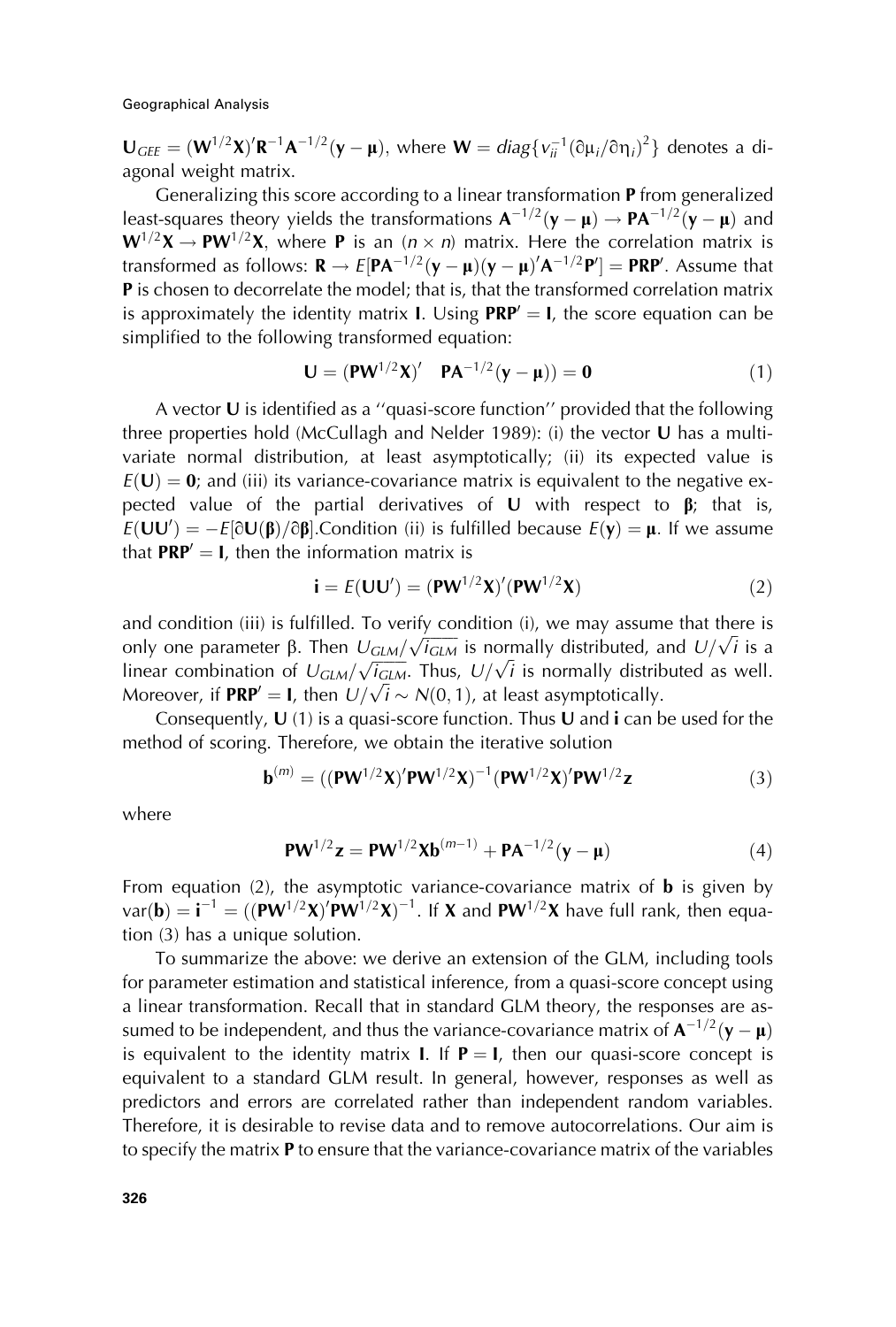**PA**<sup>-1/2</sup>( $\mathbf{y}$  –  $\mathbf{\mu}$ ) is close to the identity matrix **I**. We demonstrate that one can achieve this goal by using wavelet decomposition. Our new method, the WRM, introduced in a more generalized framework in the subsection ''The WRM,'' provides this revision of data.

#### A two-dimensional (2-D) wavelet approach

One objective of our study is to analyze data points that are spatially distributed. For this purpose we use the 2-D wavelet approximation of a function  $F(x, y)$ , as follows (Bruce and Gao 1996, p. 44; Shumway and Stoffer 2000):

$$
F(x, y) = \sum_{m=1}^{3} \sum_{j=1}^{J} \sum_{k_x, k_y} d_{j, k_x, k_y}^{m} \Psi_{j, k_x, k_y}^{m}(x, y)
$$
  
+ 
$$
\sum_{k_x, k_y} s_{j, k_x, k_y} \Phi_{j, k_x, k_y}(x, y)
$$
(5)

where the functions  $\Psi^m_{j,k_x,k_y}$ and  $\Phi_{j,k_x,k_y}$  are given orthogonal wavelet functions generated from mother and father wavelets, respectively. Scaling and translation produce wavelets to different levels *j* and shifts  $k$ —that is, dilations and locations whereas m corresponds to different spatial directions. These three directions correspond to wavelets that operate horizontally, vertically, or diagonally. The wavelets  $\Psi$  are used to describe the detail and high-frequency parts of given data, whereas the wavelets  $\Phi$  are used to describe the smooth and low-frequency parts. Accordingly, the wavelet coefficients d represent the detail part, while the coefficients s represent the smooth part of  $F(Müller et al. 2003)$ . Multiresolution analysis is a decomposition of equation (5) into orthogonal image components:

$$
F^{i}(x, y) = D_{j}^{m} = \sum_{k_{x}, k_{y}} d_{j, k_{x}, k_{y}}^{m} \Psi_{j, k_{x}, k_{y}}^{m}(x, y), \quad i = 1, ..., 3J
$$
 (6)

$$
F^{3J+1}(x, y) = S_J = \sum_{k_x, k_y} s_{J, k_x, k_y} \Phi_{J, k_x, k_y}(x, y)
$$
 (7)

Thus the function  $F$  can be reconstructed by a sum of all  $3J+1$  image components  $F(x, y) = \sum_{i}^{3j+1} F^{i}(x, y)$  where *J* is the resolution level (or number of scales).

The *discrete* wavelet transform calculates the coefficients for a finite set of discrete data points. It is equivalent to a matrix multiplication. Thus, the 2-D discrete wavelet transform  $\mathbf T$  enables us to transform discrete image data  $\mathbf F$ —that is, a matrix F—into a matrix of wavelet coefficients TF. Matrix TF consists of all wavelet coefficients in a specific hierarchical order. Without loss of generality, we can assume that both are  $(2^J \times 2^J)$  matrices.

This decomposition allows us to analyze 2-D data such as a matrix or a geographical pattern of an ecological or an environmental variable. A 2-D approach can be applied to both response variables and individual predictors in multiple regression models if the components of these variables occur in a spatial context; for example, if these components are sampled in a plane. Thus, we must convert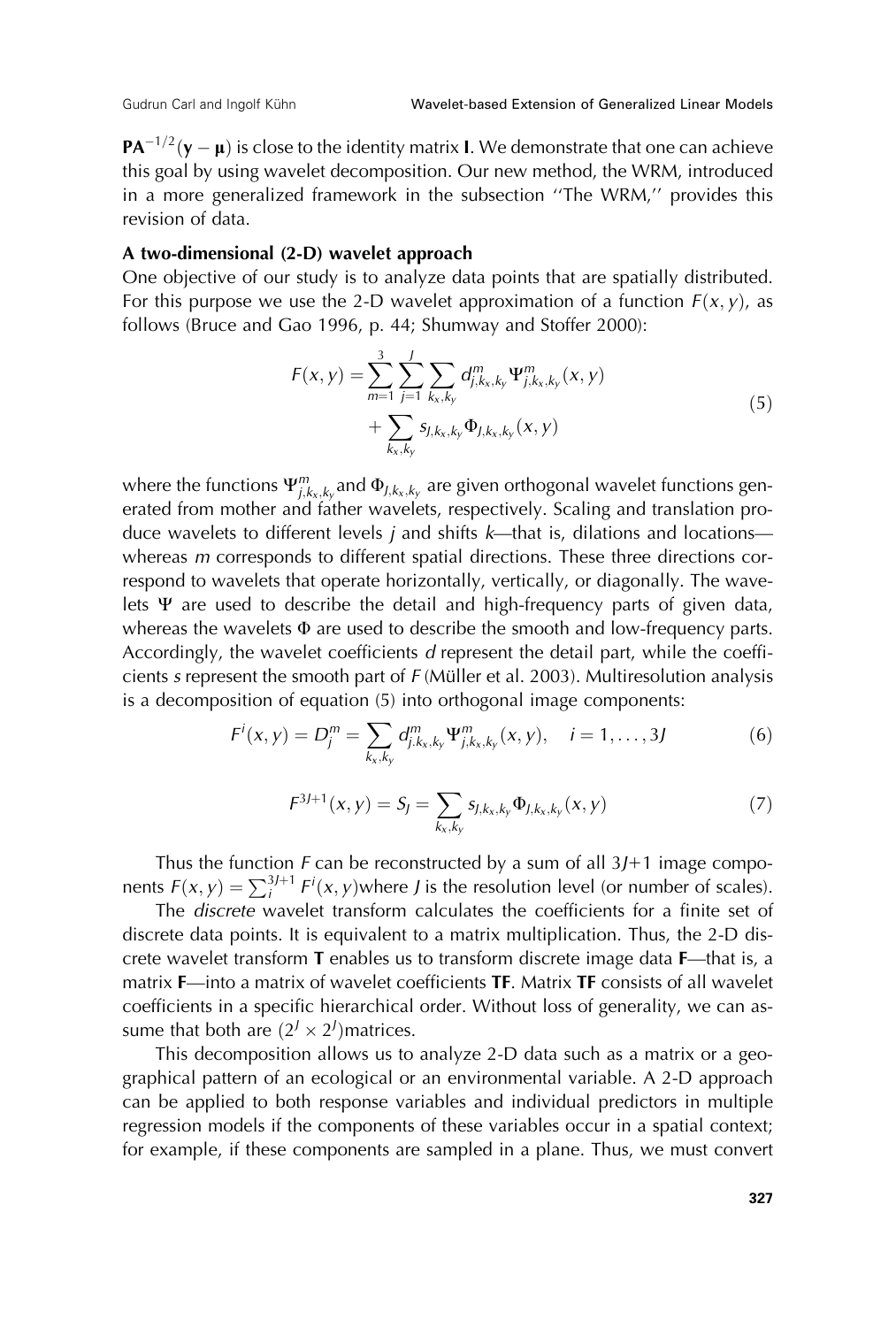these vectors into matrices that reflect the special spatial form; then the 2-D transform can be applied to each matrix built in this way. Finally, we revert to vectors that allow us to continue as usual in linear regression analysis.

## The WRM

For biomedical time series, Meyer (2003) shows that the smooth trend belongs to a subspace spanned by large-scale wavelets. Similarly, we expect that we can detect and extract the feature of autocorrelation by means of wavelet decomposition. In particular, autocorrelation can be described by smooth wavelet coefficients at a small scale; that is, at resolution level 1 or 2. Consequently, these coefficients should be set to zero to capture only the noncorrelated part. Therefore, three steps are executed in rotation: wavelet transform, wavelet coefficient selection, and back transform. For a good approximation, transform

$$
\mathbf{F} \to \mathbf{PF} = \sum_{i}^{3f} \mathbf{F}^{i}
$$
 (8)

provides a tool to remove autocorrelation by keeping only the so-called detail matrices  $\mathbf{D}_{j}^{m}$  defined by equation (6) and by removing the smooth matrix  $\mathbf{S}_{j}$  given by equation (7). If this data preparation is carried out by means of Haar wavelets, for example, then it has a very intuitive meaning. This procedure basically averages data values within squared subareas and subtracts this average from the data values to remove autocorrelation (Carl, Dormann, and Kühn 2008). If transform  $P$  is performed at a small scale—that is, for  $J = 1$  or  $J = 2$ —then the subareas are small and autocorrelation is reduced to nearly zero, as measured by Moran's I value (Carl and Kühn 2008). Therefore, equations (3) and (4) in conjunction with the meaning of **P** given by equation (8) form our new method, WRM (see Appendix). If observations are originally autocorrelated, the use of these equations leads to improved parameter estimates compared with standard GLM results.

Three issues deserve particular mention. First, in the case where the matrix  $P$  is equal to T, we already get an approximately diagonalized variance-covariance matrix in the wavelet domain. This is called the whitening or decorrelating property of the discrete wavelet transform. However, as a consequence of this operation, different variances for detail and smooth coefficients would arise (Fadili and Bullmore 2001). This causes the new problem to get estimates for the variances of the coefficients at each level. Robust estimates are hard to find, in particular, if non-Gaussian distributions are considered. Second, our approach, which contains wavelet coefficient selection and back transform, circumvents this problem by means of equation (8). However, to gain this advantage, we have to use an  $(n \times n)$ matrix **P** that is rank-deficient, which implies that condition  $PRP' = I$  cannot exactly be fulfilled. It still holds approximately though. Third, if  $X$  has full rank and the number of observations  $n$  is much greater than the number of predictors  $p$ , then PX and  $PW^{1/2}X$  have full rank as well. Therefore, our quasi-score concept leading to equations (3) and (4) can be based on **P** given by equation (8).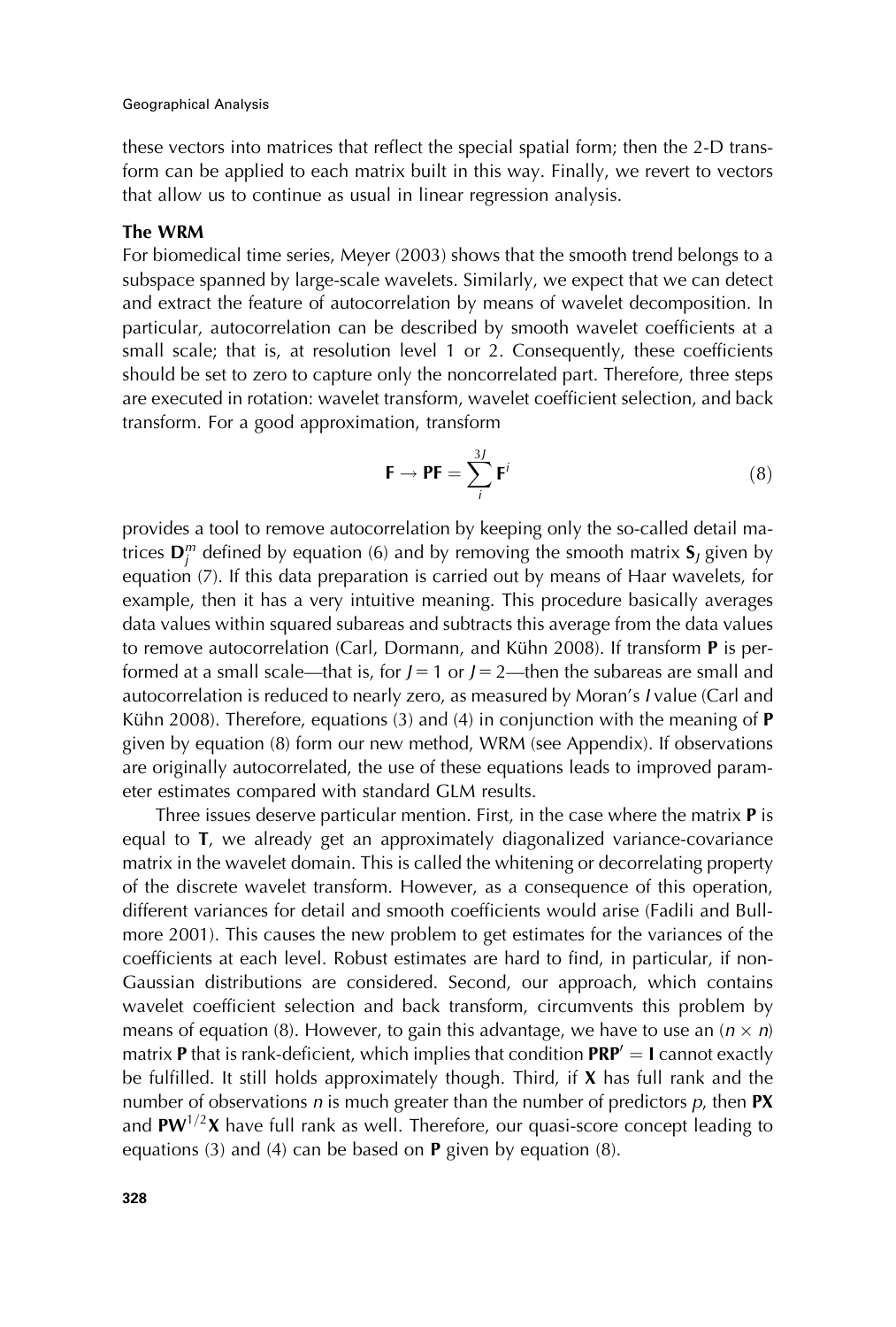#### **Application**

#### Implementing the WRM

Our computations are based on software packages housed in the R language and environment for statistical computing (R Development Core Team 2006). The tools for calculating wavelet transforms are available in the package waveslim (Whitcher 2005). We used either the functions dwt.2d and idwt.2d for discrete wavelet transform and inverse discrete wavelet transform, respectively, or the function *mra.2d* for multiresolution analysis.

Because of the truncation to finite sets in discrete wavelet transforms, boundary treatment rules must be provided. In the 2-D discrete wavelet transform, type periodic is implemented for boundary conditions, causing a restriction on the sample size. The number of rows and columns must be divisible by  $2<sup>j</sup>$  in order to perform dilation and location of wavelets. In general, however, one wishes to analyze samples of arbitrary size. For this reason, we decide to pad data with zeros until a quadratic matrix of required size is reached.

To show the effectiveness of our model, we compare several WRMs with GLMs and GEEs for normal, binary, and Poisson's data. The tools for calculating a GEE are available in R package *gee* (Carey et al. 2002) with function *gee* (Liang and Zeger 1986; Zeger and Liang 1986), and in R package geepack with function geese (Yan 2002; Yan and Fine 2004). Fixed and use-defined correlation structures work best in the cases considered here (Carl and Kühn 2007; Dormann et al. 2007).

#### Simulation

Simulations were performed to check the models for autocorrelation effects (Ross 1997; see also Haining, Griffith, and Bennet 1983; Heagerty and Lele 1998), and regular grids were generated for this purpose. The cells were assumed to be square. Values for two normally distributed predictors were randomly generated. In addition, normally distributed errors were randomly generated. Both the vector of errors and the vectors of predictors were multiplied by the transpose of the Cholesky decomposition of a correlation matrix. This procedure creates correlated normal random errors and predictors, enabling the calculation of correlated responses. On the one hand, normal responses are given as the sum of a linear component and correlated errors. On the other hand, the following steps transform these correlated normal variables into correlated binomial or Poisson outcomes: (i) scale to get the standard normal distribution; (ii) transform by means of their cumulative distribution function to get a uniform distribution; and (iii) use the inverse transform method to get binomial or Poisson outcomes.

The aforementioned correlation matrix includes specified spatial autocorrelation depending on the distances between the observations. In our case, this correlation is assumed to be equal for each pair of equal distance. In this way, we have introduced an isotropic spatial autocorrelation structure by an exponential function:  $AC = \rho^{d_{jh}}$ . Here  $d_{ih}$  is the Euclidean distance between center points of grid cells, and  $\rho$  is the correlation parameter for nearest neighbors.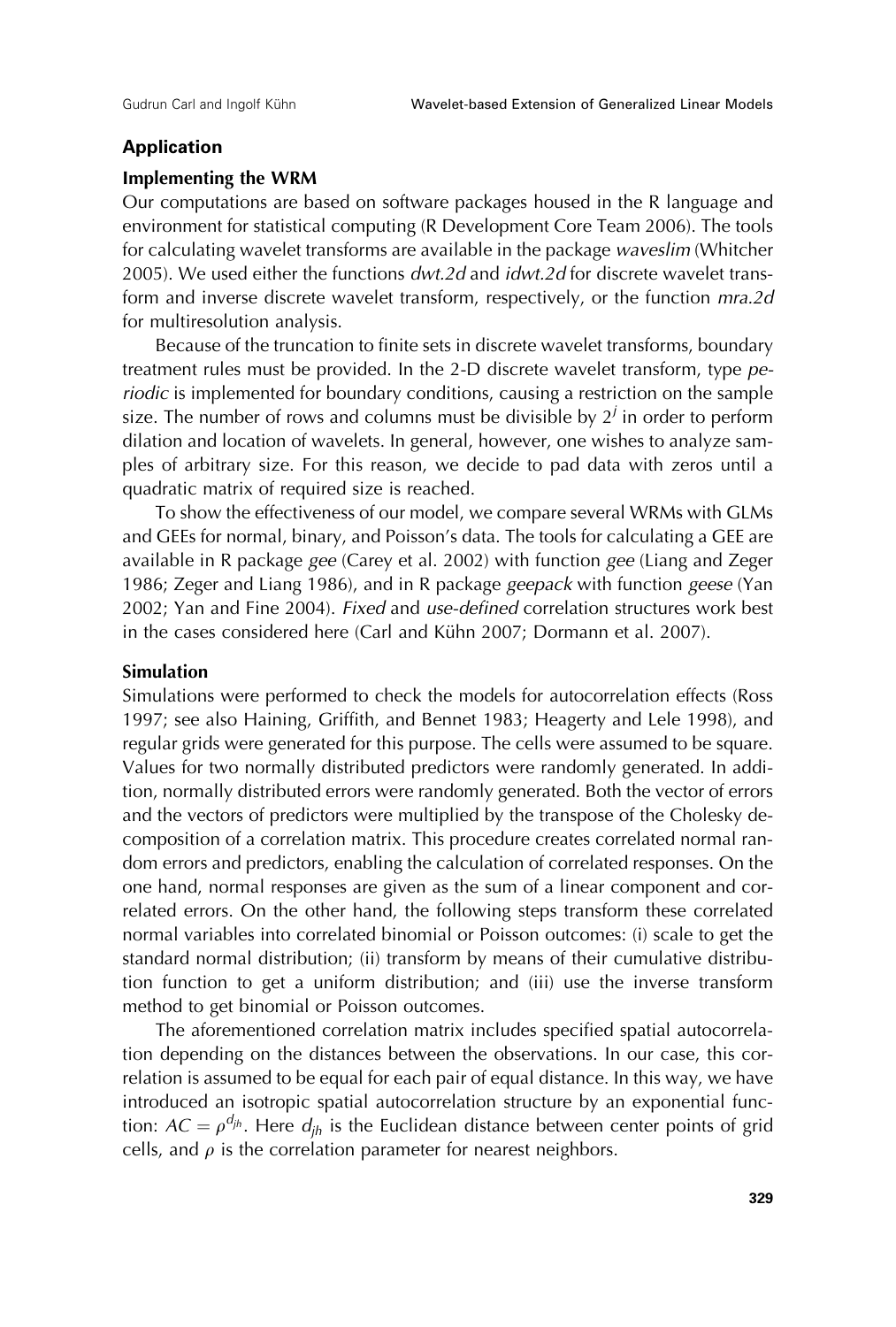#### An application to simulated data

The real parameters of our simulations are  $\beta_1 = 1$  and  $\beta_2 = 0$ , that is, the linear component consists of only the first predictor. In the models, however, the second predictor is included as a dummy variable. To assess model performance, we analyze the efficiency of parameter estimates  $b_2$  and the validity of their hypothesis tests. The simulated datasets were generated for  $n = 30$ -by-30 grid cells and  $n = 50$ by-50 grid cells, each with autocorrelation parameters  $p = 0$ , 0.25, 0.5, and 0.75. Our evaluations are based on 1,000 simulation runs in each case.

We consider the following models: the GLM, the GEE, and the WRM. To assess the WRM, we utilize three different families of orthogonal wavelets: haar, d4, and la16 (Percival and Walden 2000). This choice reflects a mixed assortment of samples for the following wavelet characteristics in the spatial domain: haar wavelets are symmetric, block-shaped (i.e., nonsmooth), and very compact; d4 wavelets are asymmetric, nonsmooth, and compact; la16 wavelets are nearly symmetric (i.e., least asymmetric), smoother, and wider. On the one hand, the application of haar wavelets is justified because of their capability of detecting edges in the spatial domain (Carl and Kühn 2008). This is an important aspect for minimizing border effects. On the other hand, smoother wavelets such as d4 and, in particular, la16 have a higher number of vanishing moments and better frequency localization properties. Therefore, they work better as high-pass filters, which is essential for transform P. Each of the three wavelet families is combined with smooth coefficients removed at the lowest resolution levels 1 and 2. Therefore, we label the WRM models as follows: haar-1, haar-2, d4-1, d4-2, la16-1, la16-2 (Table 1).

Alpargu and Dutilleul (2006) provide tools for an efficiency analysis of slope es-Apargu and Dutified (2006) provide tools for an entitleticy analysis of slope es-<br>timators. Accordingly, the mean squared error of  $\beta_2$  is  $MSE = \left(\sum_{1}^{1000} b_2^2\right)/1000$ . Here we want to analyze efficiencies in relation to the GLM. The efficiency of any model M is defined as  $Eff(M) = MSE(b_2, M)/MSE(b_2, GLM)$ . Therefore, if  $Eff(M)$  is greater (smaller) than 1, then model M is less (more) efficient than the GLM. In Table 1, we present these parameter estimate efficiencies for the models applied to our simulated normal, binomial, and Poisson random variables. Our comparisons emphasize the influence of sample size and strength of autocorrelation on efficiency. WRM models of level 2 are more efficient than those of level 1 for weak autocorrelation, and vice versa. WRM models of level 1 are more efficient than those of level 2 for strong autocorrelation because the strength of autocorrelation influences the range of autocorrelation. Furthermore, the WRM is more efficient in estimating the parameters than the GLM for cases of strong autocorrelation. The expectation is that the WRM is somewhat less efficient than the GEE because prior knowledge about the form of the error variance-covariance matrix is completely incorporated into the GEE models here. However, each of these GEE models is computable only for small samples. Note that there is no need for such prior knowledge in the WRM and that the sample size can be rather large.

To assess the relative performance of parameter estimates in terms of type I errors (i.e., the probability  $\alpha$  of falsely rejecting the null hypothesis  $H_0$ :  $\beta = 0$ ), we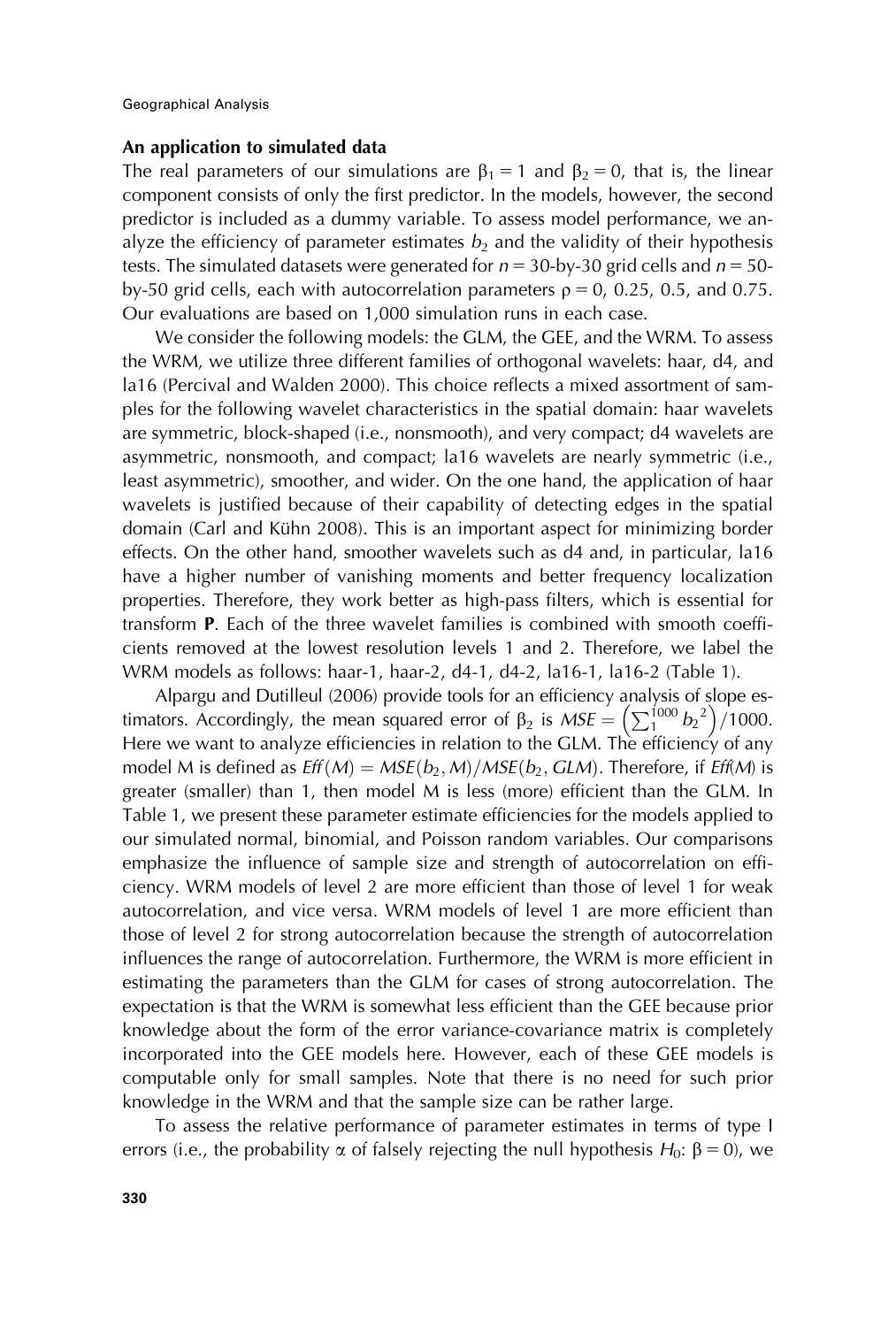| $n = 30$ -by-30 |            |              |               | $n = 50$ -by-50 |      |              |               |
|-----------------|------------|--------------|---------------|-----------------|------|--------------|---------------|
| $\rho = 0$      | $p = 0.25$ | $\rho = 0.5$ | $\rho = 0.75$ | $\rho = 0$      |      | $\rho = 0.5$ | $\rho = 0.75$ |
|                 |            |              |               |                 |      |              |               |
| 1.00            | 0.75       | 0.30         | 0.06          |                 |      |              |               |
| 1.28            | 1.04       | 0.53         | 0.22          | 1.28            | 1.04 | 0.46         | 0.17          |
| 1.05            | 0.95       | 0.56         | 0.25          | 1.05            | 0.92 | 0.57         | 0.22          |
| 1.34            | 0.96       | 0.47         | 0.15          | 1.26            | 1.01 | 0.44         | 0.12          |
| 1.06            | 0.89       | 0.56         | 0.20          | 1.06            | 0.93 | 0.53         | 0.18          |
| 1.35            | 0.96       | 0.45         | 0.13          | 1.27            | 1.02 | 0.42         | 0.11          |
| 1.03            | 0.93       | 0.49         | 0.18          | 1.03            | 0.94 | 0.53         | 0.15          |
|                 |            |              |               |                 |      |              |               |
| 1.00            | 0.92       | 0.59         | 0.28          |                 |      |              |               |
| 1.27            | 1.21       | 0.77         | 0.42          | 1.39            | 1.27 | 0.78         | 0.36          |
| 1.04            | 1.01       | 0.76         | 0.46          | 1.08            | 1.04 | 0.72         | 0.37          |
| 1.28            | 1.22       | 0.78         | 0.37          | 1.37            | 1.25 | 0.79         | 0.31          |
| 1.06            | 0.99       | 0.75         | 0.41          | 1.09            | 1.04 | 0.70         | 0.33          |
| 1.26            | 1.24       | 0.78         | 0.38          | 1.35            | 1.25 | 0.79         | 0.32          |
| 1.04            | 1.00       | 0.68         | 0.39          | 1.07            | 1.00 | 0.72         | 0.32          |
|                 |            |              |               |                 |      |              |               |
| 1.00            | 0.82       | 0.39         | 0.13          |                 |      |              |               |
| 1.26            | 1.21       | 0.59         | 0.28          | 1.28            | 1.17 | 0.55         | 0.24          |
| 1.05            | 0.99       | 0.62         | 0.34          | 1.08            | 1.00 | 0.60         | 0.30          |
| 1.31            | 1.25       | 0.58         | 0.22          | 1.33            | 1.21 | 0.51         | 0.19          |
| 1.05            | 1.01       | 0.64         | 0.29          | 1.10            | 1.00 | 0.58         | 0.24          |
| 1.32            | 1.25       | 0.55         | 0.22          | 1.33            | 1.18 | 0.51         | 0.18          |
| 1.07            | 1.01       | 0.57         | 0.26          | 1.08            | 0.99 | 0.57         | 0.24          |
|                 |            |              |               |                 |      |              | $\rho = 0.25$ |

Table 1 Results for Efficiencies of Parameter Estimates for All Models Estimated with Normal, Binomial, and Poisson Simulated Data

Efficiency is given as a function of sample size and strength of autocorrelation.

calculated the empirical probability of significance  $P$ . For this purpose, we recorded how often the probability value of the dummy variable was falsely estimated to be less than a theoretical significance level of 0.05. Then the empirical significance level P for 1,000 simulation runs is given by  $P = n_r/1000$ , where  $n_r$  is the number of rejections. A validity analysis takes into account that the standard deviation of P is  $\sigma_P = \sqrt{P(1 - P)/1000}$  (Alpargu and Dutilleul 2006). Hence we used the confidence band  $P \pm 2\sigma_P$  (i.e., 0.035  $\lt P \lt 0.065$ ) as a validity condition. The results are given in Fig. 1. All plots show the empirical significance level P calculated for the above-mentioned models and for an autocorrelation parameter  $\rho$ ranging from 0 to 0.75. The methods work well when their curves coincide with the confidence band, even for strong autocorrelation. The GLM considerably overestimates the true type I error, whereas both the GEE and WRM la16-2 yield very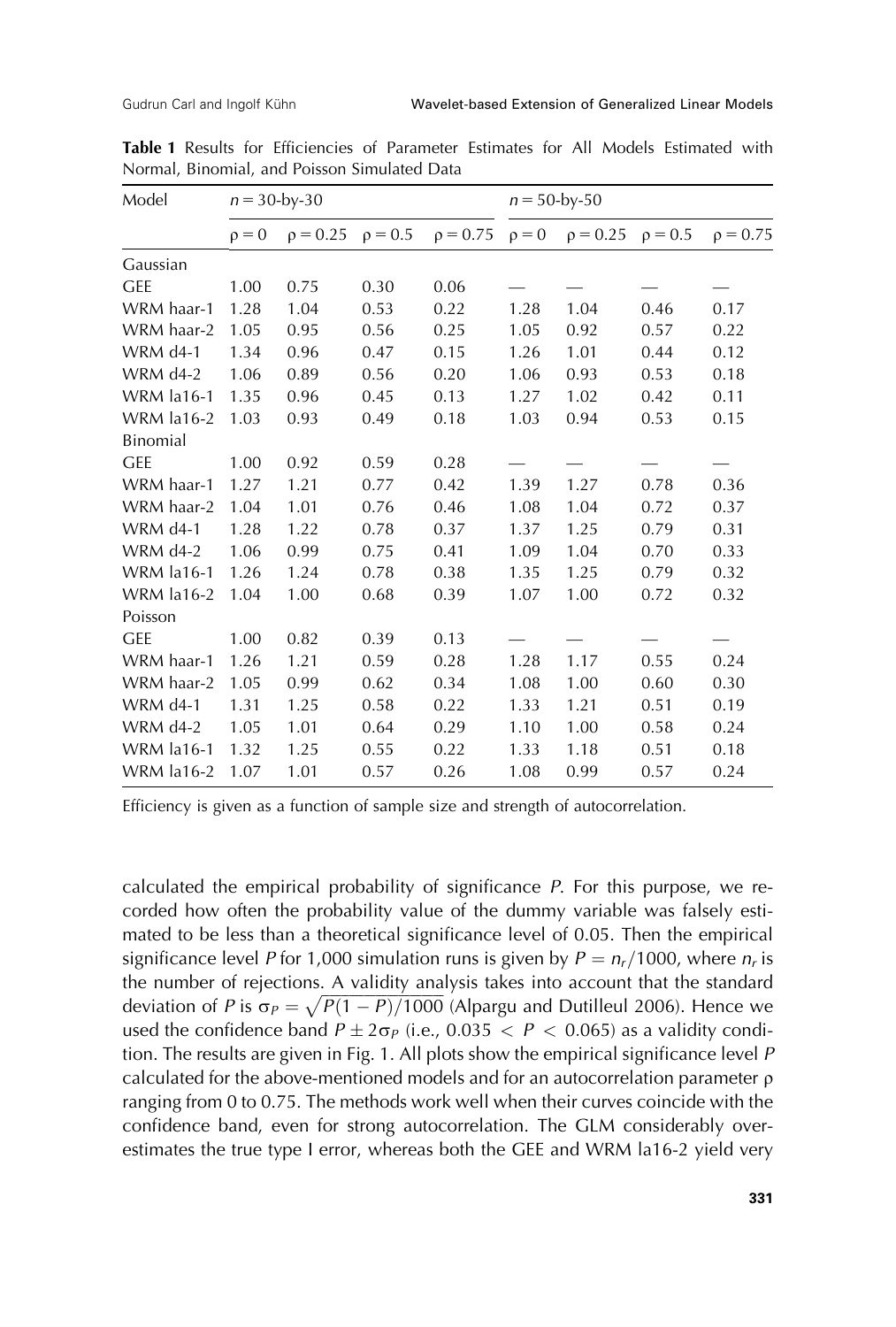

**Figure 1.** Performance of parameter estimates in terms of type I errors as the empirical probability of significance P of different methods for a theoretical significance level of 0.05. The validity band is given as  $0.035 < P < 0.065$ . The probabilities are calculated based on 1,000 randomly generated datasets for: (a) a Gaussian distribution, 30-by-30 grid cells; (b) a binomial distribution, 30-by-30 grid cells; (c) a Poisson distribution, 30-by-30 grid cells; (d) a Gaussian distribution, 50-by-50 grid cells; (e) a binomial distribution, 50-by-50 grid cells; and (f) a Poisson distribution, 50-by-50 grid cells.

good curves for binary and Poisson distributions. Although just missing the mark, WRM d4-2 and WRM haar-1 also provide good results.

## An application to the flora of Germany

In this section, we apply the wavelet-revised methods to a real macroecological dataset. We relate environmental variables to plant species distribution in Germany. Information on species distribution is available from FLORKART (see [http://](http://www.floraweb.de) [www.floraweb.de\)](http://www.floraweb.de), which contains species locations in a grid of 2,995 grid cells.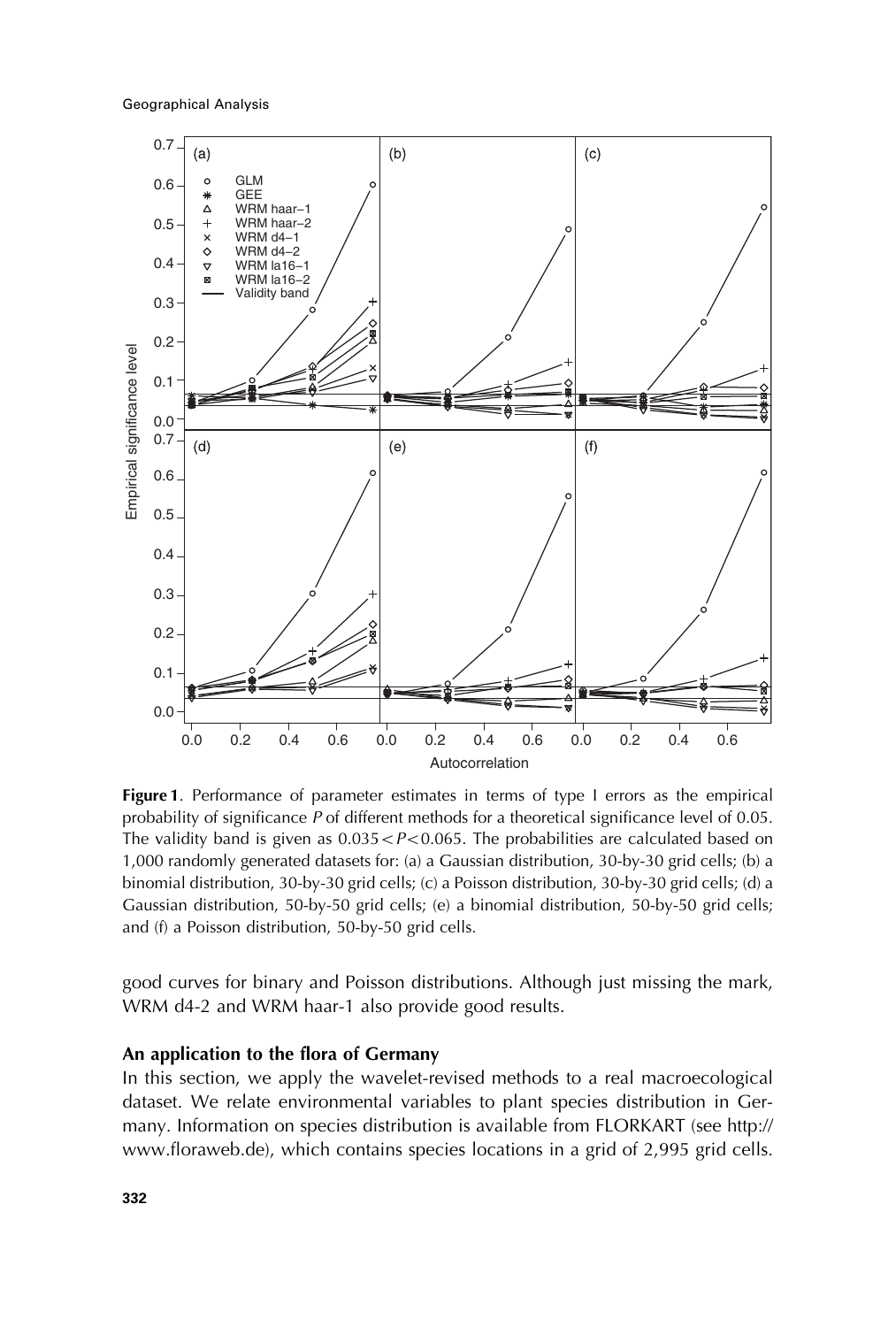The cells of this lattice are 10' longitude-by-6' latitude—that is, about 11-by-11  $km^2$ in central Germany—and therefore almost square cells. Gridded datasets like these are typical for a plethora of species distribution atlases throughout Europe.

A dataset for regression has been chosen with Poisson distributed responses; that is, species count data of plant genus Utricularia (bladderworts), whose ecological behavior is well known. Utricularia is a genus of carnivorous plant species typical of mostly oligotrophic (i.e., nutrient-poor) ponds, pools, small lakes and reservoirs, ditches, and other small water bodies in swampy, boggy, or otherwise wet regions.

We chose three environmental variables: (i) the average *altitude* (in 1000 m units) per grid cell was calculated after the ARCDeutschland500 dataset, scale 1:500,000, provided by ESRI; (ii) the average annual precipitation from 1961 to 1990 (in 1,000 mm units) using data from the German weather service (Deutscher Wetterdienst [DWD]; homogenization and interpolation by the Potsdam Institute for Climate Impact Research [PIK]) averaged and referenced to our grid system within the project Modelling the Impact of Climate Change on Plant Distribution in Germany, funded by the Federal Agency for Nature Conservation (BfN) (Badeck et al. 2008); and (iii) the area of moor or swamp per grid cell according to the Corine Land Cover classes (in 10 km<sup>2</sup> units) (Statistisches Bundesamt 1997).

Wavelet-revised regression was carried out as previously described using haar, d4, or la16 wavelets and smooth coefficients removal at resolution level 1 or 2. The original grid cells data were padded with zeros to attain a 128-by-128 matrix. An impact study on zero padding and border effects yields the following results: only WRM d4-1 and WRM la16-1 provide a problematical spread of residuals toward the periphery. The d4 or la16 wavelets need to be applied at the appropriate resolution level. Haar wavelets, however, are less sensitive; that is, better in edge detection.

Poisson regression estimation results for Utricularia are given in Table 2. Here the performance of the WRM can be compared with that of the GEE and of the

| Model             | Intercept |         | Altitude |         | Precipitation |         | Moor/swamp |         |
|-------------------|-----------|---------|----------|---------|---------------|---------|------------|---------|
|                   | $b_0$     | P       | $b_A$    | P       | $b_P$         | Р       | $b_M$      | Р       |
| <b>GLM</b>        | $-0.63$   | < 0.001 | $-0.93$  | < 0.001 | 0.44          | < 0.001 | 0.60       | < 0.001 |
| <b>GEE</b>        | $-0.37$   | 0.0035  | $-0.90$  | < 0.001 | 0.10          | 0.4790  | 0.46       | < 0.001 |
| WRM haar-1        | $-0.72$   | 0.0069  | $-1.31$  | 0.0148  | 0.17          | 0.4928  | 0.44       | < 0.001 |
| WRM haar-2        | $-0.60$   | < 0.001 | $-0.86$  | 0.0010  | 0.28          | 0.0772  | 0.46       | < 0.001 |
| WRM d4-1          | $-0.57$   | 0.0821  | $-1.55$  | 0.0129  | $-0.37$       | 0.1694  | 0.40       | 0.0015  |
| WRM $d4-2$        | $-0.75$   | < 0.001 | $-1.52$  | < 0.001 | 0.34          | 0.0862  | 0.47       | < 0.001 |
| WRM la16-1        | $-0.49$   | 0.1533  | $-3.23$  | < 0.001 | $-0.31$       | 0.2492  | 0.40       | 0.0082  |
| <b>WRM</b> la16-2 | $-0.54$   | 0.0103  | $-1.22$  | 0.0015  | 0.11          | 0.5864  | 0.45       | < 0.001 |

**Table 2** Results for Estimated Regression Parameters  $b_i$  and their P-values, Comparing Different Methods for the Plant genus Utricularia in Germany Treated as a Poisson Random Variable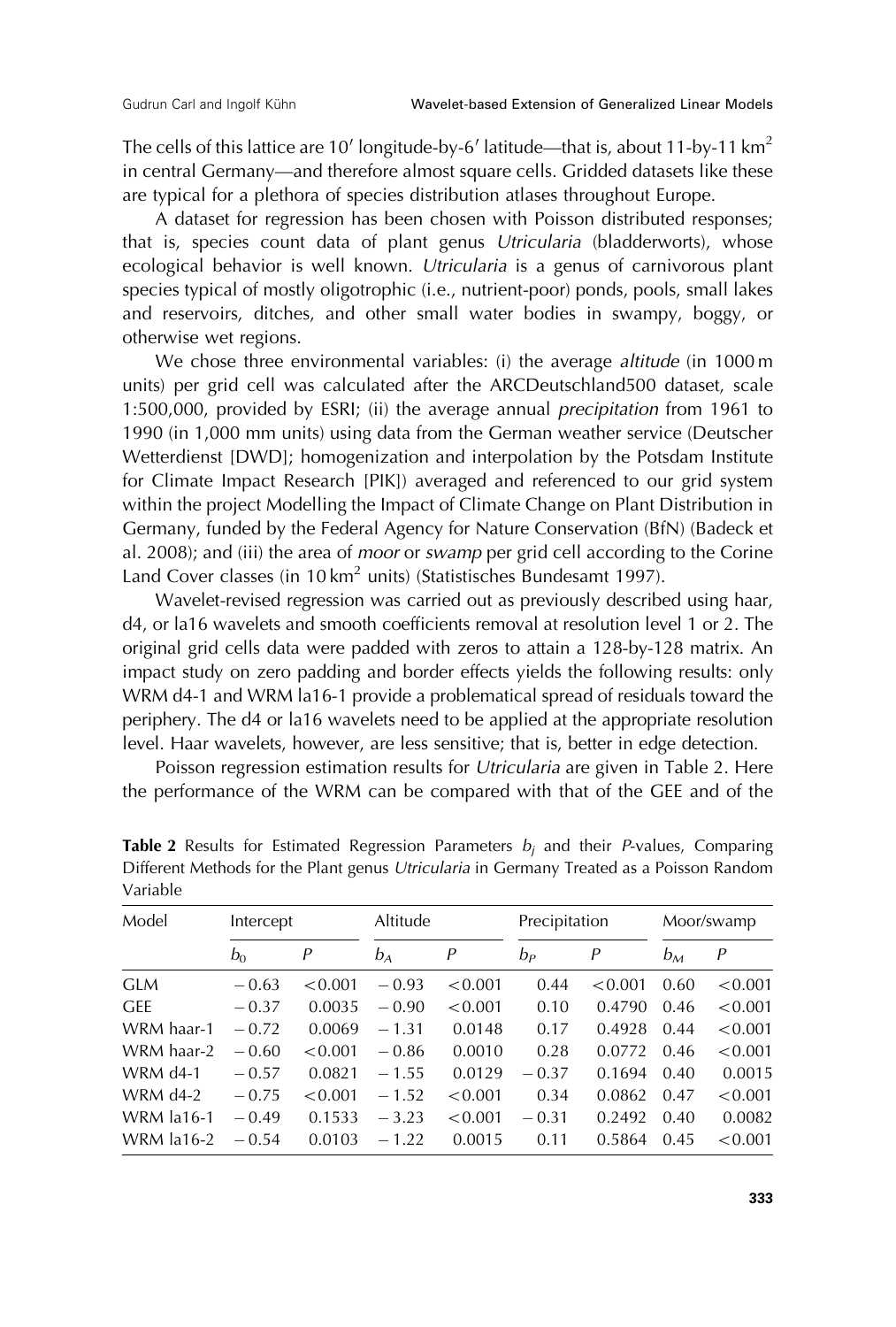GLM. For Poisson data of this sample size, a proper GEE approach is difficult to establish. The number of correlation parameters that can be estimated in an iterative procedure is limited. Here, we present the results of an approximation that partly neglects correlations in GEEs. Moreover, we are able to discuss the results on the basis of our geographical and biological knowledge. Although Utricularia is restricted to wet areas, its count data should not be positively correlated with the predictor *precipitation* since the habitats of Utricularia depend on geology, geomorphology, and human land use, rather than on precipitation. In fact, the GLM results are corrected by the GEE and by all WRM models in this way. They thus provide more sensible results ecologically. The regression parameter for precipitation is reduced, and it is no longer significant at the  $\alpha$  = 0.05 level, as can be seen by its P-value.

#### **Conclusion**

The main contribution of this work is the development of an extension of GLMs for correcting data with respect to autocorrelation in a more general framework than previously done and a demonstration of its application to relevant datasets. The extension of GLMs is based on discrete wavelet transforms and is carried out through a two-dimensional analysis. Thus, multiresolution analysis gives the background for autocorrelation extraction from 2-D (image) data. After describing the model, we present an algorithm to estimate regression parameters, and we calculate the information matrix as a tool for hypothesis testing.

Using wavelets, one is able to reduce spatial autocorrelation of regression residuals, as can be measured by its Moran's I value (Carl and Kühn 2008), in a stepwise fashion. Our WRM, based on this characteristic, is shown to be more efficient in estimating the parameters than the GLM for datasets affected by substantial autocorrelation. The main difficulty arising from the GLM applied to such data is that autocorrelation affects its performance in terms of type I errors (i.e., the probability of falsely rejecting the null hypothesis). Therefore, we analyzed whether the WRM test statistic is valid and found that its empirical significance levels are very close to its theoretical counterparts. For binomial and Poisson distributed responses, for instance, we considered it best to utilize la16 wavelets at resolution level 2. In that case, the WRM test statistic is valid even for strong and long-range autocorrelation. Moreover, we compared the results with those of GEEs. These latter models are useful to correct autocorrelation effects successfully when the correlation structure is known, as in our simulated datasets. Wavelets, however, provide a powerful method for removing autocorrelation without any prior knowledge of the underlying correlation structure in lattice data.

Furthermore, by using a real biogeographical dataset and by basing the findings not only on statistics but also on prior knowledge in ecology and geography, we argue that the WRM results can be more plausible than the GLM results.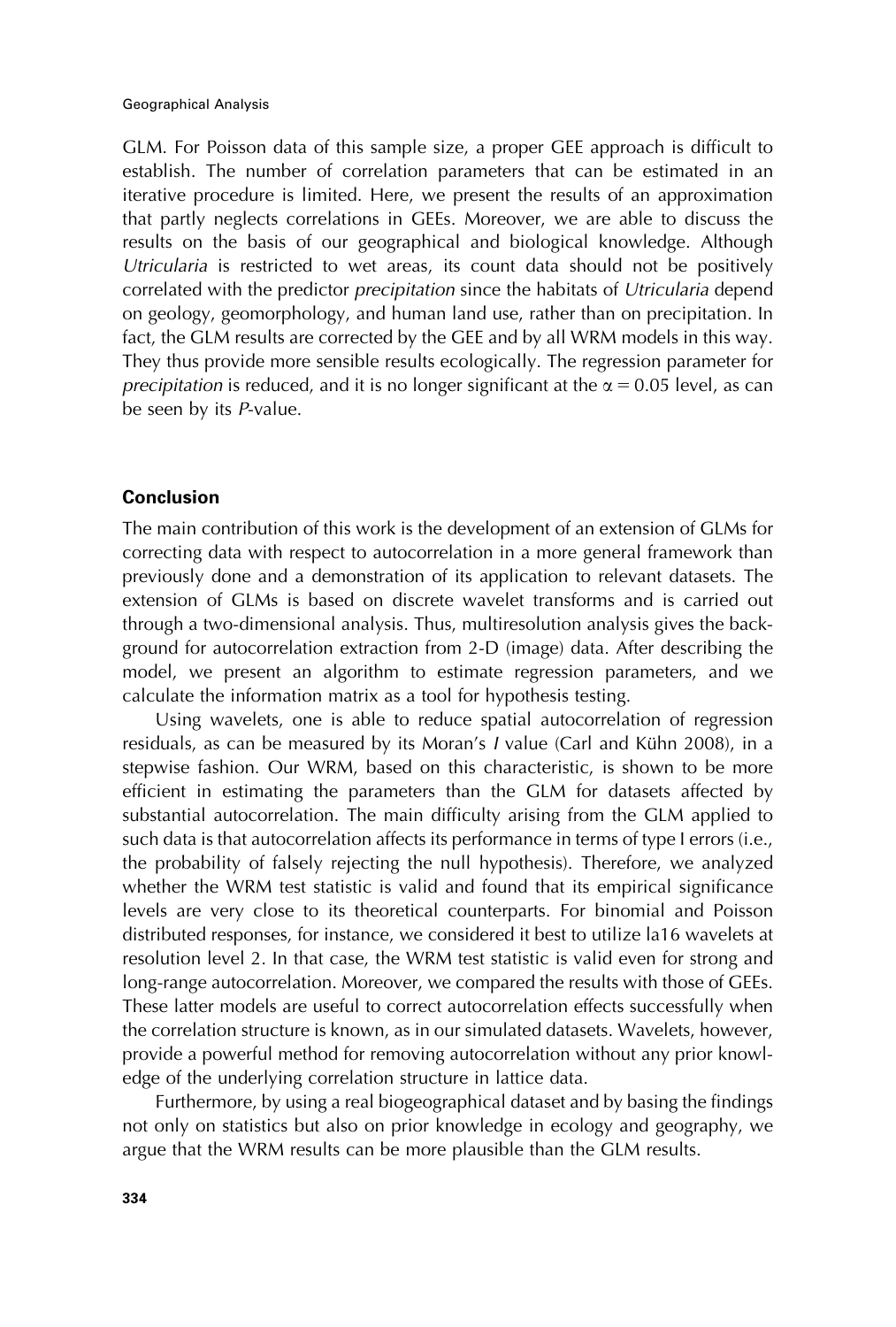We therefore suggest the use of WRMs, especially when analyzing data observed on a regular two-dimensional lattice and characterized by large sample size. The WRM effectively removes spatial autocorrelation with or without any prior knowledge of the underlying correlation structure and is a computationally very fast and efficient procedure. Moreover, it is a method that allows for spatial nonstationarity, whereas stationarity is a basic and strong assumption for most of the standard methods.

# **Acknowledgements**

We acknowledge support by the Virtual Institute for Macroecology, the Integrated Project ALARM: Assessing LArge scale environmental Risks with tested Methods (GOCE-CT-2003-506675) from European Commission within Framework Programme 6 as well as Sven Pompe (UFZ) and Franz Badeck (PIK) of the project Modelling the Impact of Climate Change and Plant Distribution in Germany, funded by the German Federal Agency for Nature Conservation (BfN) (FKZ: 805 81 00), for providing precipitation data.

# **Appendix**

We give the following algorithm for calculating regression parameters via the WRM:

- Step 1. Find an initial estimate  $\mathbf{b}_0$ .
- Step 2. Use  $\mathbf{b}_0$  to obtain  $\mathbf{\mu}_0$ .
- Step 3. Calculate  $A_0$ ,  $W_0$ ,  $X_{\text{new}} = W_0^{1/2} X$ ,  $Z_{\text{new}} = W_0^{1/2} Z_0$ .
- Step 4. Create matrices for  $z_{\text{new}}$  and all columns of  $X_{\text{new}}$  according to the spatial structure.
- Step 5. Perform multiresolution analysis on these matrices.
- Step 6. Sum all orthogonal image components except the last one to pick up all detail components (and no smooth ones). This yields  $Pz_{new}$  and  $PX_{new}$ .
- Step 7. Transform matrices into vectors.
- Step 8. Use equation (3) to estimate the regression model and to obtain the new estimator  $\mathbf{b}_1$ .
- Step 9. Substitute  **for**  $**b**<sub>0</sub>$  **and return to step 2.**
- Step 10. Continue iterating until convergence is achieved.

# **References**

- Alpargu, G., and P. Dutilleul. (2006). ''Stepwise Regression in Mixed Quantitative Linear Models with Autocorrelated Errors.'' Communications in Statistics—Simulation and Computation 35, 79–104.
- Badeck, F., S. Pompe, I. Kühn, and A. Glauer. (2008). "Wetterextreme und Artenvielfalt, Zeitlich hochauflösende Klimainformationen auf dem Messtischblattraster und für Schutzgebiete in Deutschland.'' Naturschutz und Landschaftsplanung 40, 343–45.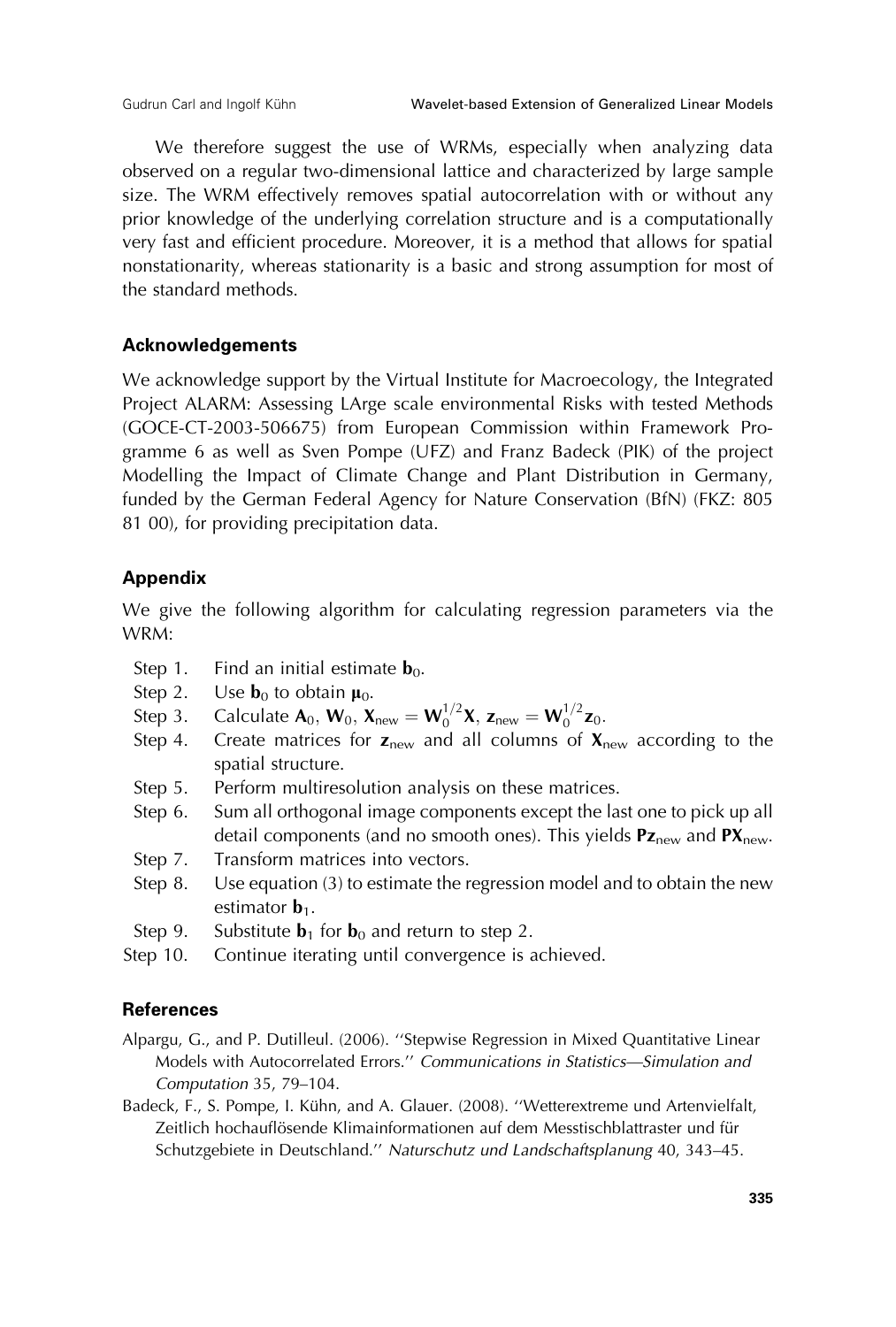- Bradshaw, G. A., and T. A. Spies. (1992). ''Characterizing Canopy Gap Structure in Forests Using Wavelet Analysis.'' Journal of Ecology 80, 205–15.
- Bruce, A., and H. Y. Gao. (1996). Applied Wavelet Analysis with S-Plus. New York: Springer.
- Carey, V. J. ported to the R software by T. Lumley (versions 3.13 and 4.4) and B. Ripley (version 4.13). (2002). ''gee: Generalized Estimation Equation solver.'' R package version 4.13-10.
- Carl, G., C. F. Dormann, and I. Kühn. (2008). "A Wavelet-based Method to Remove Spatial Autocorrelation in the Analysis of Species Distributional Data.'' Web Ecology 8, 22–29.
- Carl, G., and I. Kühn. (2007). "Analyzing Spatial Autocorrelation in Species Distributions Using Gaussian and Logit Models.'' Ecological Modelling 207, 159–70.
- Carl, G., and I. Kühn. (2008). "Analyzing Spatial Ecological Data Using Linear Regression and Wavelet Analysis.'' Stochastic Environmental Research and Risk Assessment 22, 315–24.
- Cressie, N. A. C. (1993). Statistics for Spatial Data. Cambridge, UK: Wiley.
- Dale, M. R. T. (1999). Spatial Pattern Analysis in Plant Ecology. Cambridge, UK: Cambridge University Press.
- Dale, M. R. T., P. Dixon, M. J. Fortin, P. Legendre, D. E. Myers, and M. S. Rosenberg. (2002). ''Conceptual and Mathematical Relationships among Methods for Spatial Analysis.'' Ecography 25, 558–77.
- Dobson, A. J. (2002). An Introduction to Generalized Linear Models, 2nd ed. London: Chapman & Hall.
- Dormann, C. F., J. M. McPherson, M. B. Araújo, R. Bivand, J. Bolliger, G. Carl et al. (2007). ''Methods to Account for Spatial Autocorrelation in the Analysis of Species Distributional Data: A Review.'' Ecography 30, 609–28.
- Fadili, M. J., and E. T. Bullmore. (2001). ''Wavelet-Generalized Least Squares: A New BLU Estimator of Linear Regression Models with 1/f Errors.'' NeuroImage 15, 217–32.
- Flandrin, P. (1992). "Wavelet Analysis and Synthesis of Fractional Brownian Motion." IEEE Transactions on Information Theory 38, 910–17.
- Getis, A., and D. A. Griffith. (2002). ''Comparative Spatial Filtering in Regression Analysis.'' Geographical Analysis 34, 130–40.
- Griffith, D. A. (2003). Spatial Autocorrelation and Spatial Filtering. Berlin: Springer.
- Griffith, D. A., and P. R. Peres-Neto. (2006). ''Spatial Modeling in Ecology: The Flexibility of Eigenfunction Spatial Analyses in Exploiting Relative Location Information.'' Ecology 87, 2603–13.
- Haining, R., D. A. Griffith, and R. Bennet. (1983). ''Simulation Two-Dimensional Autocorrelated Surfaces.'' Geographical Analysis 15, 247–55.
- Heagerty, P. J., and S. R. Lele. (1998). ''A Composite Likelihood Approach to Binary Spatial Data.'' Journal of the American Statistical Association 93, 1099–111.
- Huffer, F., and H. Wu. (1998). ''Markov chain Monte Carlo for Autologistic Regression Models with Application to the Distribution of Plant Species.'' Biometrics 54, 509–24.
- Johnstone, I. M., and B. W. Silverman. (1997). ''Wavelet Threshold Estimators for Data with Correlated Noise.'' Journal of the Royal Statistical Society 59, 319–51.
- Kaiser, M., and N. Cressie. (1997). ''Modeling Poisson Variables with Positive Spatial Dependence.'' Statistics and Probability Letters 35, 423–32.
- Keitt, T. H. (2007). ''On the Quantification of Local Variation in Biodiversity Scaling Using Wavelets." In Scaling Biodiversity, 168–80, edited by D. Storch, P. A. Marquet, and J. H. Brown. Cambridge, UK: Cambridge University Press.